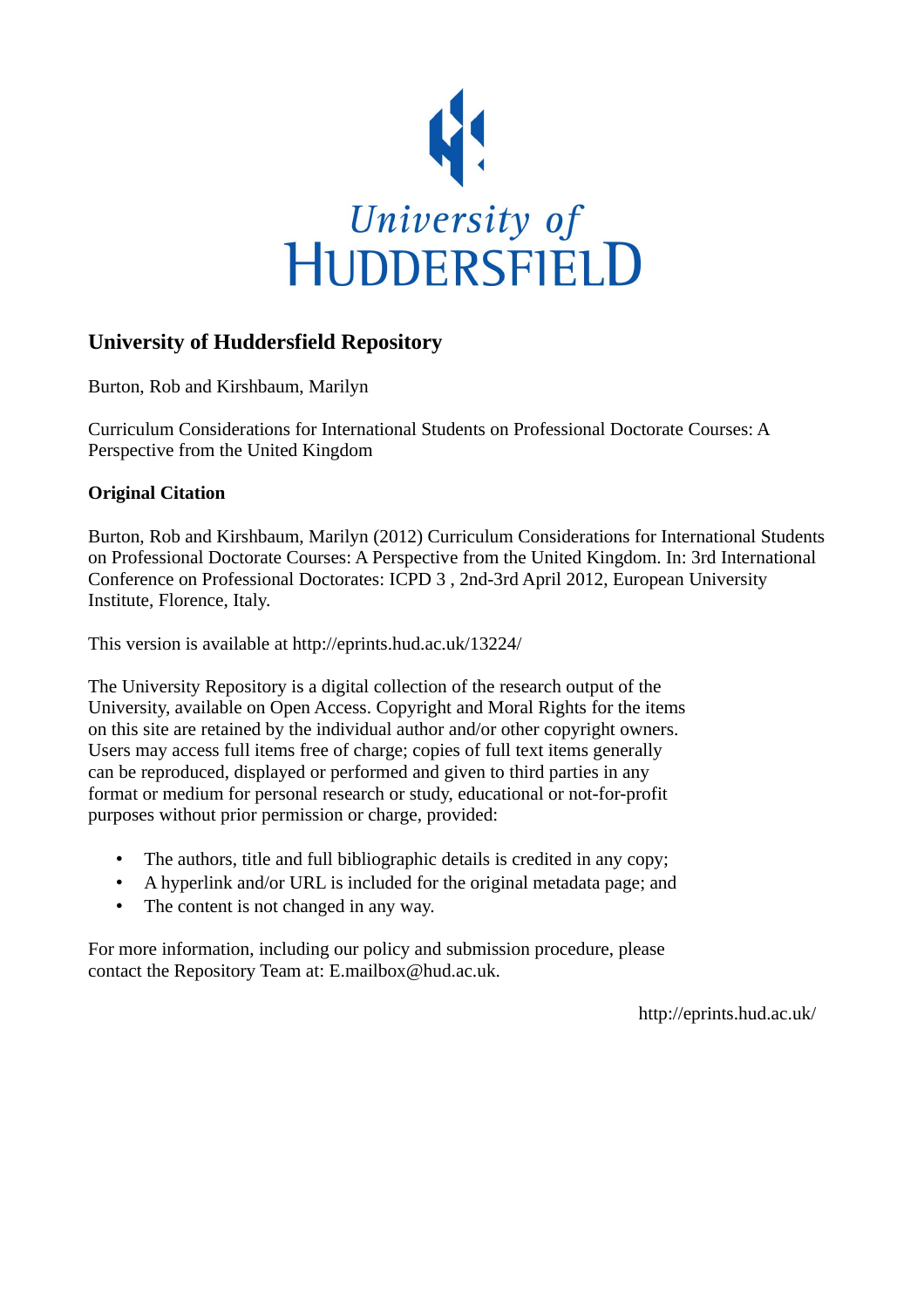## **Curriculum Considerations for International Students on Professional Doctorate Courses: A Perspective from the United Kingdom**

Dr Rob Burton Head of International Business & Dr Marilynne N Kirshbaum, Reader in Nursing and Professional Doctorate Course Leader, School Of Human and Health Sciences, University Of Huddersfield

## **Extended Abstract**

"Any 'student abroad' learning experience needs to be supported by a curriculum that adequately prepares for that experience that is a curriculum that develops international awareness and international competence" (Caruana & Spurling, 2007:29).

The aim of this round table discussion is to consider academic and personal challenges associated with the increasing recruitment of international students to university programmes as highlighted by Trice (2003), which includes professional doctorate courses. Current economic factors and changes to the UK higher education system have led to increasing initiatives to recruit overseas students. Globalisation has been occurring on large social and economic scales for many decades with populations finding easier communications, collaborations and information sharing opportunities due to developing technologies and inter-country mobility systems. For example, in Europe the Bologna process was introduced to facilitate the internal mobility of students, teachers and administrative staff, due to the nature of this increase in international mobility of students (Cardoso et al, 2007).

This 'globalised knowledge market' requires changes in the sector. Kehm (2007) suggests that doctoral education is no longer just a pursuit of knowledge but that knowledge assists in becoming a strategic resource in changing times. An international student may no longer be wishing to migrate for better working conditions; rather they may be wishing to develop the knowledge base for their own professions within their own countries of origin. McAuliffe and Cohen (2005) argue that research can answer local questions and identify patterns, meanings and relationships from professionals such as nurses' own native perspective and then compare these across international and cultural boundaries. According to Taylor (2007:154) 'Doctoral education is set in the middle of this changing context for the university sector, and is subject to these wider imposed imperatives**'**.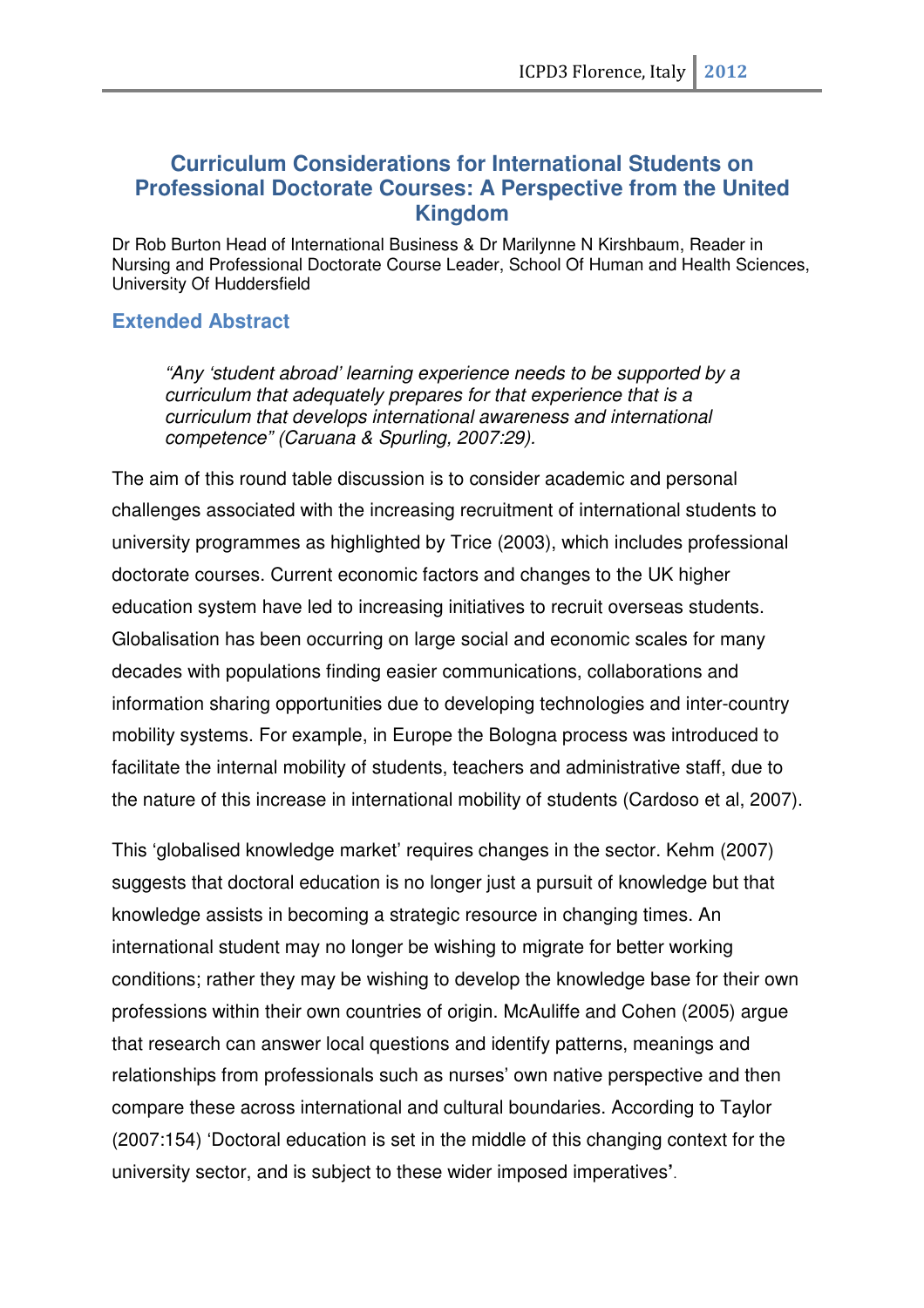Coupled with our own experiences of international students at the University of Huddersfield in the UK, it is appropriate to explore the unique challenges and issues that arise in the professional doctorate arena. There are academic aspects that create an impact for this specialised and diverse group of students. Wellington and Sikes (2006) suggest that doctoral students present with wide ranging academic, personal and professional needs. In addition, studying in a second language, which is often the case, in a different cultural context, or climate, presents complex situations for the student and the teaching/supervisory teams. Bartram (2008) suggests that socio-cultural needs take a priority over academic and then practical needs of international students. We believe that the cohort nature of a professional doctorate course may help to provide some valuable interpersonal support for all students. Furthermore, we acknowledge that we as senior academics can do more to influence these factors within the professional doctoral experience for our international students.

Suggested items for discussion within this round table forum are: pre-course information, pedagological issues and academic supervision.

## **Pre-Course Information**

 According to Evans and Stevenson (2010) the initial months and transitional stages of the doctoral course are a critical time for overseas students, requiring considerable support and structured input. This structured input should begin with the provision of clear information about requirements of undertaking a professional doctorate and ways of putting this message across to candidates from overseas. Communicating the differences of a professional doctorate with a traditional PhD route to home students is challenging enough, to communicate the uniqueness of such courses to overseas students can add to this challenge. This need to clearly identify structures, approaches and requirements of courses also involves identifying educational equivalencies clearly, outlining entry requirements explicitly and ensuring the candidate understands the required level of qualification prior to studying at doctoral level. Providing students with a full and unambiguous outline of the course structures and requirements is important. As increasing flexibility is being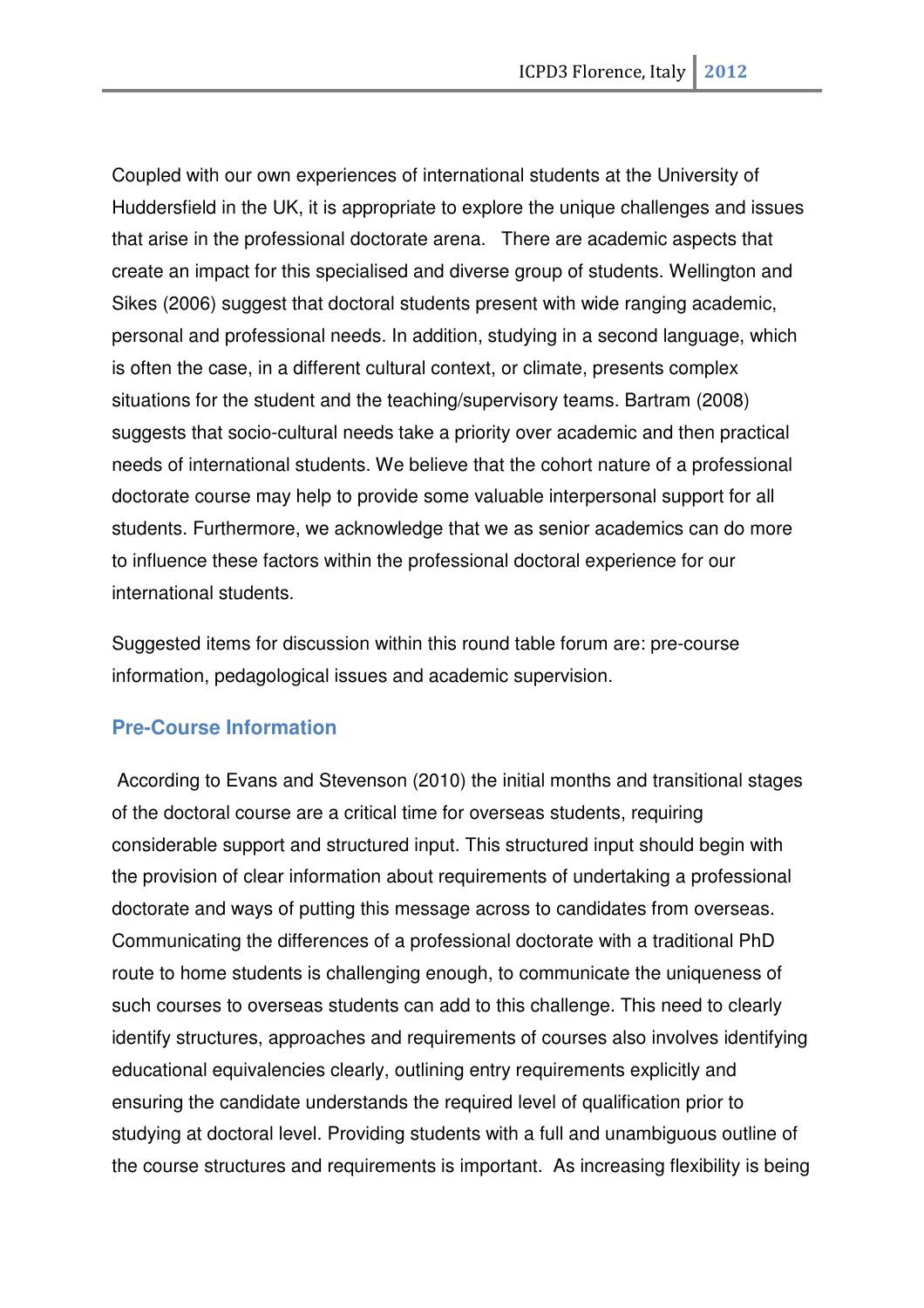incorporated into many programmes, students need to understand their roles and responsibilities and instructional/ assessment approaches, which may differ from previous experiences.

## **Pedagological Issues**

 The different learning styles of international students need considering. Intercultural learning approaches and research etiquettes are important aspects with a view to increasing social capital and collaboration (Evans and Stevenson, 2011; Wang & Li, 2011). It is important to recognise that students from differing cultural backgrounds have differing approaches to and expectations of learning and the educational environment. For example it is known that some cultures prefer authoritarian and formal pedagological techniques, whereas others prefer a freer, more participative, adult oriented approach. A professional doctorate course requires students to attend teaching and to show initiatives in the research process. The nature of supervision will therefore be very different for students of diverse backgrounds. It is impossible to be aware of every cultural nuance but Carroll and Ryan (2005) suggest there is a need to gain a meta-awareness of cultural differences relevant to education and research. In doing so there is a chance the student, supervisor and teaching team can build relationships that minimise these challenges and help gain shared perspectives.

## **Academic Supervision and Pastoral Support**

Academic supervision, particularly when it involves research, should provide the necessary structured guidance that enables all doctoral students to attain their coveted award. The emphasis in research programmes is to ensure they interact with the material, and approaches at the right level. This requires course teams to ensure adequate learning support mechanisms are aligned with supervision to facilitate the student in delivering work that is at the correct level of criticality and analysis.

By its very nature, research supervision functions best when it is responsive and flexible to each student's character, approach to study, confidence and ability. However, in addition to the usual difficulties such as accessing relevant literature,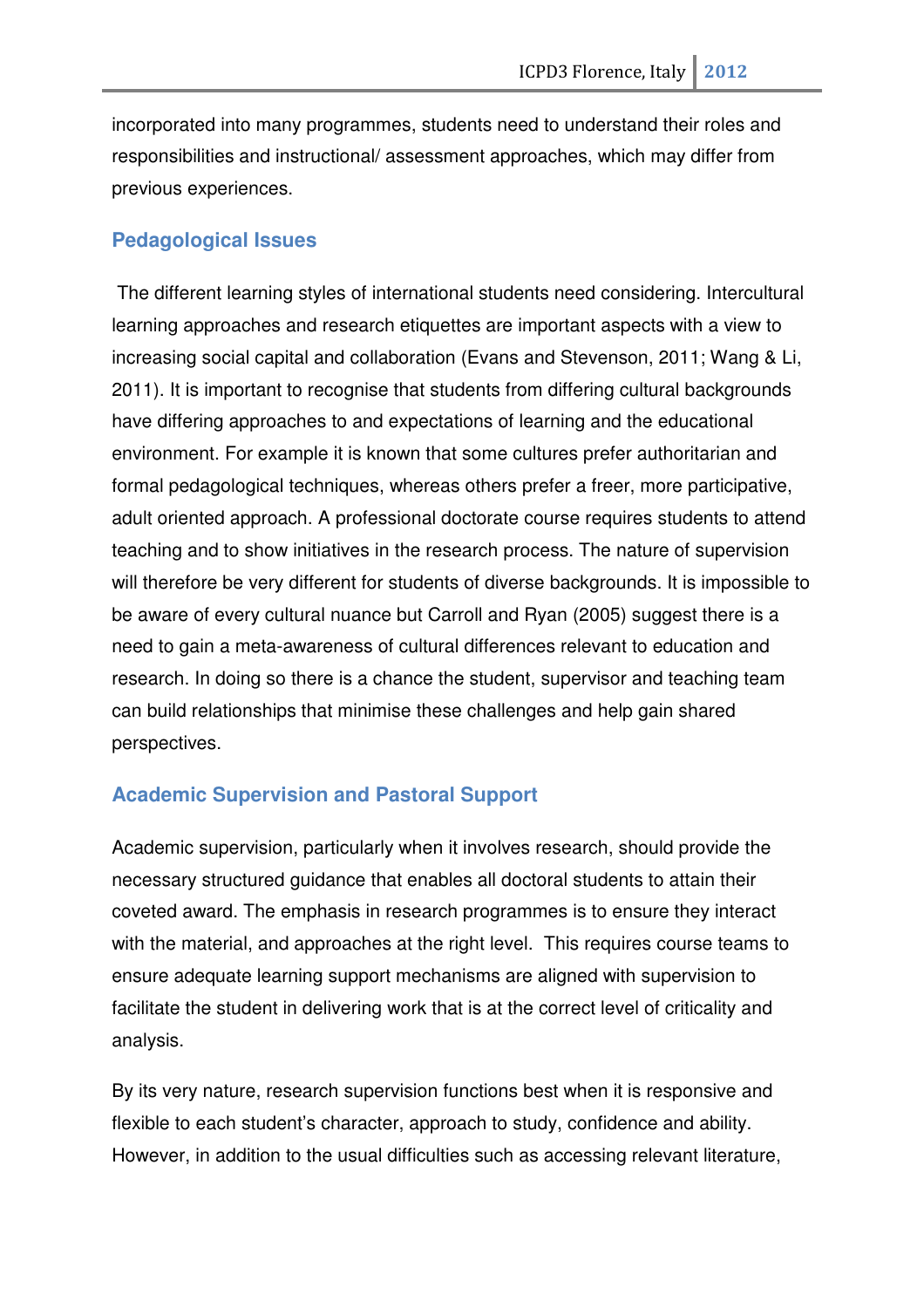understanding various methodologies, determining the true foci of the research and grappling with ethics committees, international students may require further assistance in recognising cultural differences and approaches. It is important for supervisors and academic tutors, who have the remit of pastoral support, to make special efforts to identify cultural norms and differences that could potentially be problematic in designing, conducting and reporting upon the research.

We have offered some of our thoughts here and look forward to a fruitful discussion that will yield shared ideas on how to address some of these important challenges.

#### References:

Bartram, B (2008) Supporting International Students in Higher Education: Constructions, Cultures and clashes. Teaching in Higher Education 13 (6) 657-668

Cardoso, A.R., Portela, M., Sá, C. & Alexandre, F. (2007) Demand For Higher Education Programs: The Impact Of The Bologna Process. CESIFO Working Paper No. 2081. Presented at CESIFO Venice Summer Institute, Workshop on Innovation and Higher education July 2007.

Carroll, J. & Ryan, J. (Eds) (2005) Teaching International Students: Improving Learning for All. Taylor and Francis

Caruana, V & Spurling, N (2007) The Internationalisation of UK Higher Education: a review of selected material. Project Report. Higher Education Academy.

Evans, C & Stevenson, K (2010) The learning experiences of international doctoral students with particular reference to nursing students: A literature review International Journal of Nursing Studies 47, 239–250

Evans, C & Stevenson, K (2011) The experience of international nursing students studying for a PhD in the UK: A qualitative study. BMC Nursing. 2011 10:11 <available at> http://www.biomediccentral.com/1472-6955/10/11

Kehm, B.M (2007) Quo Vadis Doctoral Education? New European Approaches in the Context of Global Changes. European Journal of Education. 42 (3) 307-319

McAuliffe, M.S. & Cohen, M.Z. (2005) International Nursing Research and Educational Exchanges: A Review of the Literature. Nursing Outlook. 53 (2005) January/February 21-25.